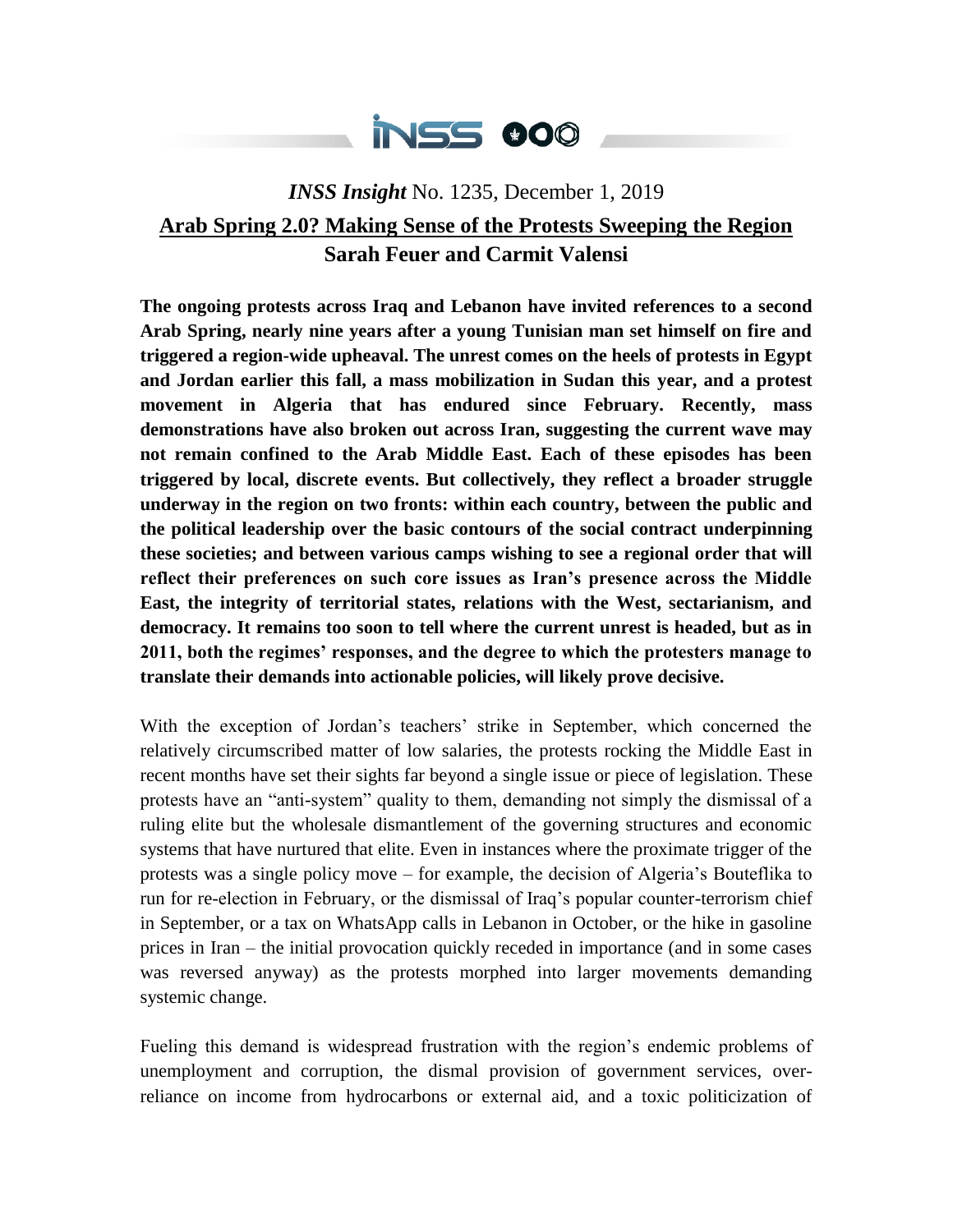identity. Perhaps because few segments of these societies have been spared the effects of these structural problems, the current protests have attracted a broad-based amalgam of citizens. The marchers in Algiers since February, and in Cairo in September, and more recently in Baghdad and Beirut, cannot be tagged easily as members of a particular social class or age cohort or even religious sect. And, crucially, they have been joined by their peers in various population centers beyond the capitals.

Moreover, the Algerian, Iraqi, and Lebanese protest movements have transcended the ethnic and sectarian cleavages characterizing these populations, invoking nationalist tropes to insist on a common identity. In the Berber-speaking regions of Algeria, no less than the Arab cities and towns, a common chant has been, "No Berbers, no Arabs, no ethnicity, no religion! We are all Algerians!" In Iraq and Lebanon, the political and legal systems were ostensibly designed to mitigate the most damaging effects of sectarian cleavages, which had propped up a decades-old system of despotic minority rule in the former and fueled a fifteen-year old civil war in the latter. But protesters today are conveying that these arrangements have run their course, demanding an end to the sectarianism embedded in their political systems and castigating leaders from their own sects for exacerbating the very tensions these systems were arguably designed to reduce.

## **2019 vs. 2011**

It would be tempting to interpret the current wave of protests as simply "Round 2" of the 2011 uprisings, but the similarities and differences suggest more of an upgrading than a replay of the Arab Spring, with key lessons learned in the interim by both the protesters and the surviving regimes. As in the 2011 wave, today's protest movements remain largely leaderless and the masses of citizens taking to the streets have mostly focused on articulating what they oppose rather than on outlining a concrete vision or plan for change. The insistence on maintaining this oppositional rhetoric likely stems from the assessment that protesters in 2011 were too quick to accept their leaders' proposed compromises. On the other hand the leaderless nature of the movements may ultimately work against the protesters to the extent it precludes a clear roadmap out of the impasse.

In contrast to 2011, there is a near total absence of calls for democracy in today's protests. This likely reflects the protesters' efforts to avoid the disappointments of 2011. With the exception of Tunisia, the revolts nine years ago did not generate any serious political liberalization in the region, and the current focus on issues like corruption and service provision suggests protesters are prioritizing improvements in day-to-day living conditions over grander ideological goals. Ironically, in Lebanon and Iraq, the lack of overt references to democracy may reflect an assumption that these states already experienced a democratization (however flawed), so the problem has not been a lack of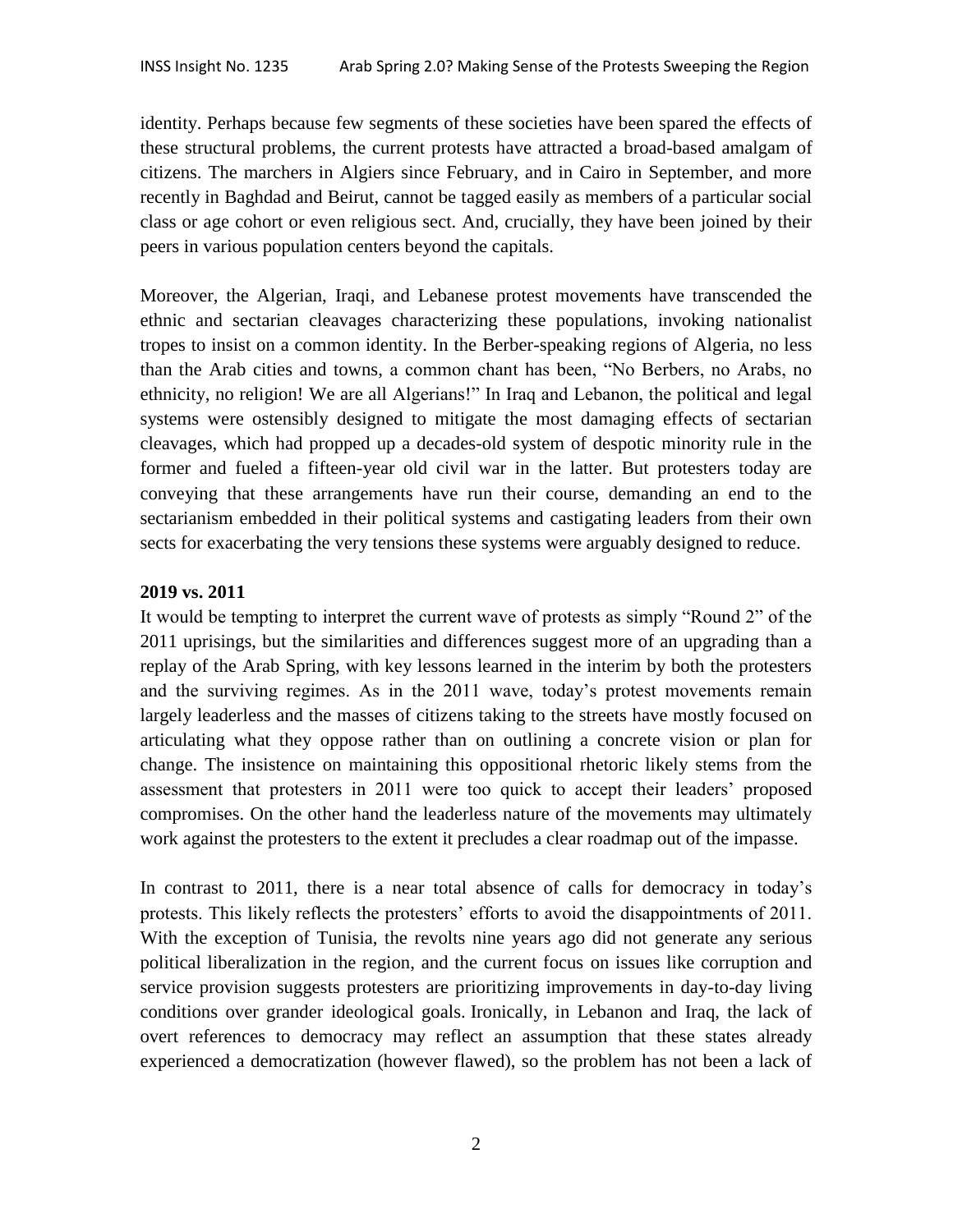democracy as much as a perversion of its implementation and an inability of elected governments to provide for their populations.

Another difference from 2011 concerns the anti-Iran sentiment coloring today's protests. The nationalist and anti-sectarian tones of the Iraqi and Lebanese demonstrations pose a test for Iran, insofar as the Islamic Republic's growing influence in these countries whether through Shia militias and affiliated political actors in Iraq or through Hezbollah in Lebanon – has been perceived by the protesters as an assault on the national interests. Iran's leaders are also facing a serious challenge at home, where frustrated citizens have taken to the streets protesting a 50 percent rise in the price of fuel. That move came against the backdrop of a deepening economic crisis and a lack of progress in negotiations with the West over Iran's nuclear program. The Islamic Republic has experienced several bouts of unrest since 2009, but the anti-establishment flavor of today's demonstrations – as evidenced by protestors' attacks against Basij and Islamic Revolutionary Guard Corps infrastructure, and calls in the street for citizens to "take back" their country from the political leadership – stands in contrast to earlier rounds.

A final difference between the two waves concerns the responses of the respective regimes. With the events of 2011 seared into their memories, regimes have become acutely concerned for their own survival. In their response to the current protests, leaders have been torn between quickly promoting reforms aimed at appeasing the protesters and employing the more familiar tactics of suppression, whether violently through their security apparatuses, or via softer totalitarian measures such as blocking social networks. With the exception of Egypt, where the el-Sisi regime's heavy-handed response managed to subdue the unrest for the time being, none of these tactics so far has convinced the protesters to go home.

## **Why Now?**

Beyond the proximate triggers prompting the latest eruptions, recent regional and even international developments help to explain the timing of the current protests. The turmoil that followed the Arab Spring, and especially the emergence of the so-called Islamic State (ISIS), threatened the territorial integrity of states across the Middle East and North Africa, leading some to surmise that borders would soon be redrawn, if not erased altogether. But even the most damaged states  $-$  Yemen, Syria, Libya, and Iraq  $$ survived, and the overall nation-state framework in place for just over a century has turned out to be more durable than many predicted. In the last two years, both the defeat of ISIS and the ebb, if not resolution, of the war in Syria restored a relative calm to the Fertile Crescent, and in that calm, populations could focus once again on the economic and social deterioration in their immediate vicinity.